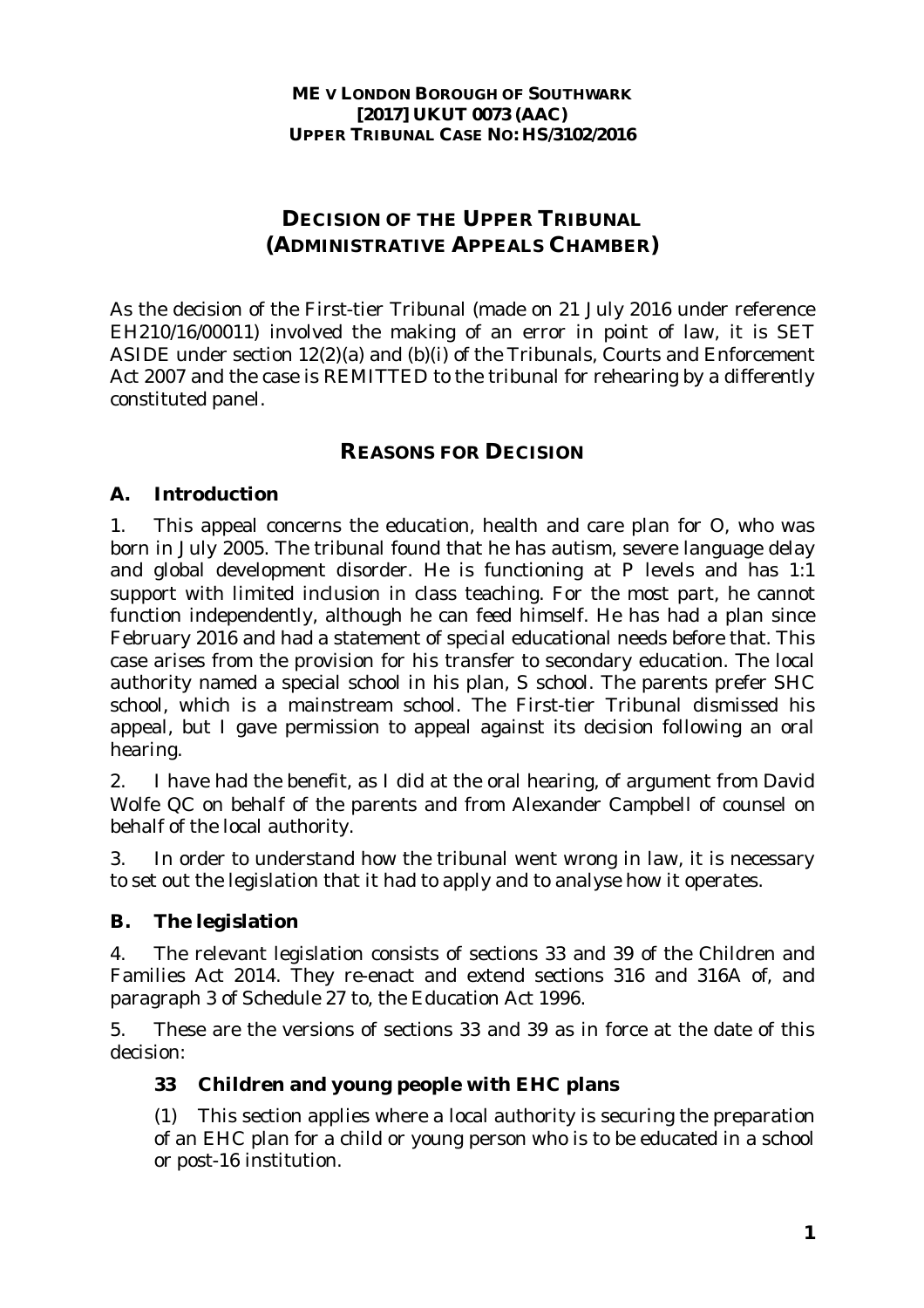(2) In a case within section 39(5) or 40(2), the local authority must secure that the plan provides for the child or young person to be educated in a maintained nursery school, mainstream school or mainstream post-16 institution, unless that is incompatible with—

(a) the wishes of the child's parent or the young person, or

(b) the provision of efficient education for others.

(3) A local authority may rely on the exception in subsection (2)(b) in relation to maintained nursery schools, mainstream schools or mainstream post-16 institutions in its area taken as a whole only if it shows that there are no reasonable steps that it could take to prevent the incompatibility.

(4) A local authority may rely on the exception in subsection (2)(b) in relation to a particular maintained nursery school, mainstream school or mainstream post-16 institution only if it shows that there are no reasonable steps that it or the governing body, proprietor or principal could take to prevent the incompatibility.

(5) The governing body, proprietor or principal of a maintained nursery school, mainstream school or mainstream post-16 institution may rely on the exception in subsection (2)(b) only if they show that there are no reasonable steps that they or the local authority could take to prevent the incompatibility.

(6) Subsection (2) does not prevent the child or young person from being educated in an independent school, a non-maintained special school or a special post-16 institution, if the cost is not to be met by a local authority or the Secretary of State.

(7) This section does not affect the operation of section 63 (fees payable by local authority for special educational provision at non-maintained schools and post-16 institutions).

### **39 Finalising EHC plans: request for particular school or other institution**

(1) This section applies where, before the end of the period specified in a notice under section 38(2)(b), a request is made to a local authority to secure that a particular school or other institution is named in an EHC plan.

- (2) The local authority must consult—
- (a) the governing body, proprietor or principal of the school or other institution,
- (b) the governing body, proprietor or principal of any other school or other institution the authority is considering having named in the plan, and
- (c) if a school or other institution is within paragraph (a) or (b) and is maintained by another local authority, that authority.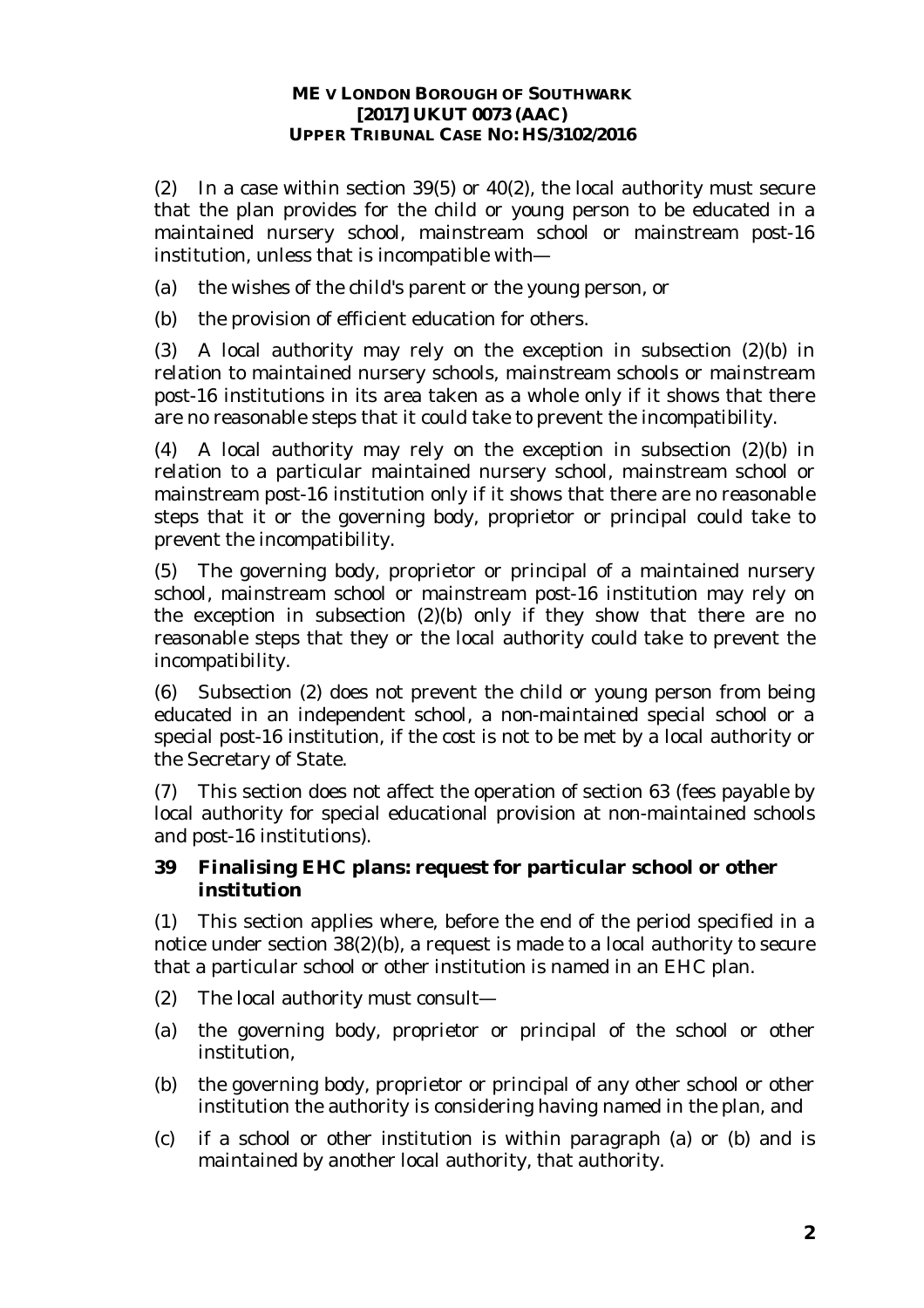(3) The local authority must secure that the EHC plan names the school or other institution specified in the request, unless subsection (4) applies.

- (4) This subsection applies where—
- (a) the school or other institution requested is unsuitable for the age, ability, aptitude or special educational needs of the child or young person concerned, or
- (b) the attendance of the child or young person at the requested school or other institution would be incompatible with—
	- (i) the provision of efficient education for others, or
	- (ii) the efficient use of resources.

(5) Where subsection (4) applies, the local authority must secure that the plan—

- (a) names a school or other institution which the local authority thinks would be appropriate for the child or young person, or
- (b) specifies the type of school or other institution which the local authority thinks would be appropriate for the child or young person.

(6) Before securing that the plan names a school or other institution under subsection (5)(a), the local authority must (if it has not already done so) consult—

- (a) the governing body, proprietor or principal of any school or other institution the authority is considering having named in the plan, and
- (b) if that school or other institution is maintained by another local authority, that authority.

(7) The local authority must, at the end of the period specified in the notice under section 38(2)(b), secure that any changes it thinks necessary are made to the draft EHC plan.

- (8) The local authority must send a copy of the finalised EHC plan to—
- (a) the child's parent or the young person, and
- (b) the governing body, proprietor or principal of any school or other institution named in the plan.

### **C. Analysis**

6. Parents may wish to express their views on where their child is educated. They have two options. One is to specify a particular school. The other is to specify that the school should not be a mainstream school.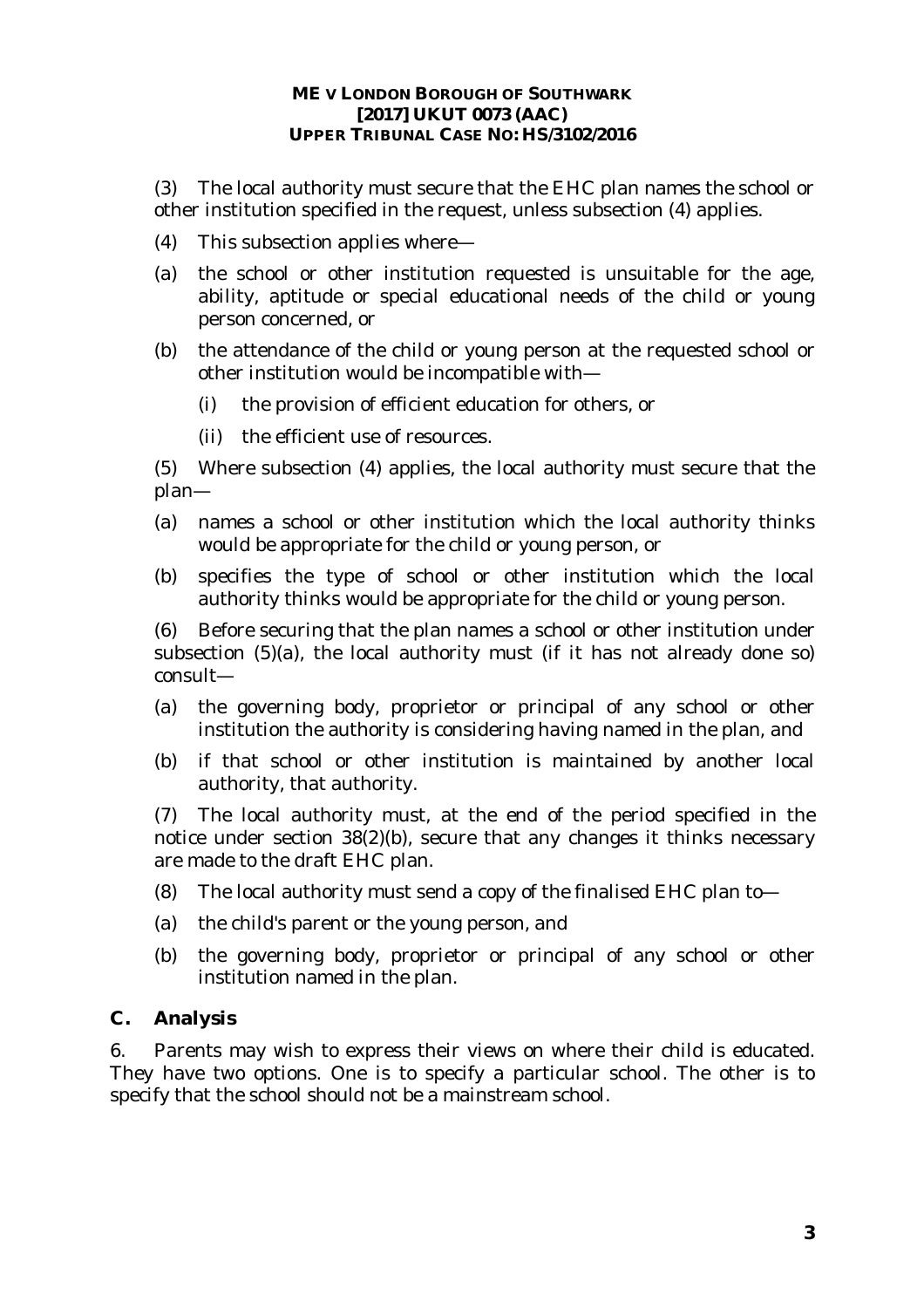## *Placement, needs and delivery*

7. It is important to understand what sections 33 and 39 do and do not do. They are concerned with placement. They impose duties, albeit qualified ones, on local authorities to secure that a child's plan names a school or identifies a type of school. The sections are not concerned with the child's special educational needs and provision or with the delivery of that provision. Those matters are subject to separate duties. Section 37 requires the local authority to specify in the plan the child's needs and the provision required to meet those needs. Section 66 imposes a duty on the particular school to use its best endeavours to secure that the provision is made.

8. The nature and extent of a child's needs and their provision become relevant under section 33 if they cannot, even with reasonable steps, be delivered in a way that is compatible with the efficient education of others.

## *Section 39*

9. If the parents want their child to attend a specific school, whether mainstream or not, section 39 applies. The local authority must accede to their request unless one or both of two conditions are satisfied (section 39(3)). One is that the school is unsuitable (section 39(4)(a)). The other is that it would be incompatible with the efficient education of others or with the efficient use of resources (section 39(4)(b). If the local authority does not have to accede to the parents' request, it must identify a school or type of school that is appropriate for the child (section 39(5)). The issue then has to be considered further under section 33.

## *Section 33*

10. Mr Wolfe described section 33 as establishing a statutory preference for a mainstream school subject to a parental veto, relying on *Bury Metropolitan Borough Council v SU* [2010] UKUT 406 (AAC) at [19]. The section applies in two circumstances. It applies if the parents have not asked for their child to attend a specific school. It also applies if they asked, but the local authority has decided not to accede to the request under section 39. In either case, the local authority must secure that the child be educated in a mainstream school unless one or both of two conditions are satisfied (section 33(2)). One is that this would be incompatible with the parent's wishes (section 33(2)(a)). The other is that it would be incompatible with the efficient education of others (section 33(2)(b)). A local authority is only allowed to decide that this second condition is satisfied, in respect of either a particular mainstream school or mainstream schools in its area as a whole, if there are no reasonable steps that could be taken to prevent the compatibility.

11. If the local authority refused a request by the parents under section 39, it must identify a school or type of school that would be appropriate. That is what section 39(5) provides.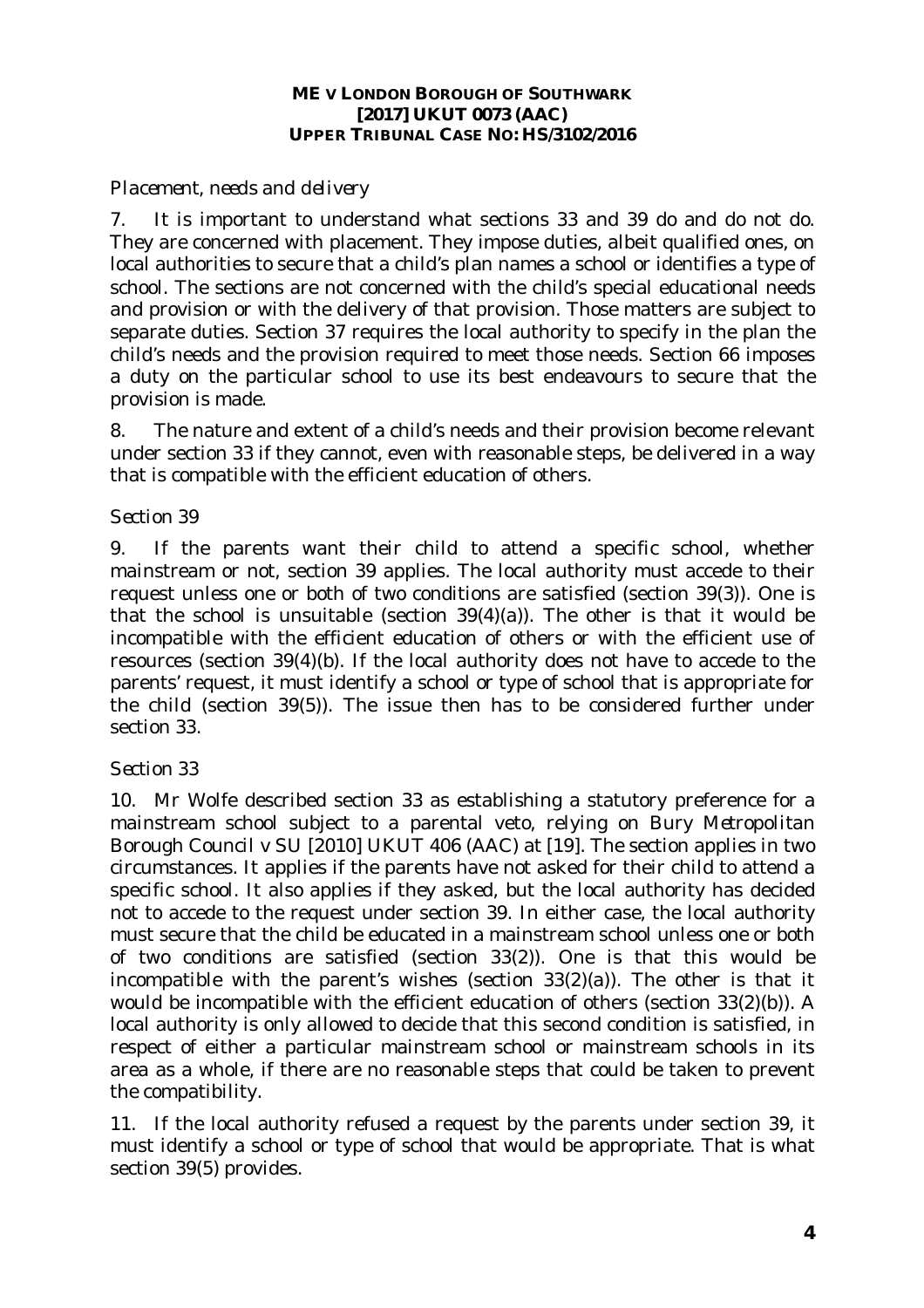### *The order for consideration*

12. The terms of sections 33 and 39 show that section 39 should be considered first and section 33 only applies if the local authority does not accede to the parents' request under section 39: *R (MH) v SENDIST v London Borough of Hounslow* [2004] ELR 424 at [71]. That case is authority not just for the order in which the sections are to be considered, but also for the proposition at [79]-[80] that they are separate, meaning that a school rejected under section 39 may still be named under section 33.

## *Appropriateness*

13. This concept is used in section 39(5). It is also used in section 40(2); that section deals with cases in which parents have not asked for their child to attend a specific school. Both imposes a duty on the local authority to name a school or type of school that is appropriate for *the* child. I do not know how the child by reference to whom the test has to be applied can be separated from the child's age, ability, aptitude and needs. How else could appropriateness be judged? I have not heard any argument on how appropriateness relates to suitability, or on how the duty under section 39(5) relates to the qualified duty under section 33, which applies if the local authority does not accede to the parents' request under section 39 (see the opening words of section 33(2)).

14. One possibility is that 'appropriate' merely provides a link back to section 33 and operates as a shorthand reference to the requirements of that section without adding any additional requirement that has to be satisfied. That is how I interpret it, without the benefit of argument. Why should there be an additional requirement just because the parents had applied unsuccessfully under section 39, especially as appropriateness arises in section 40 when application has been made? The local authority would surely wish to find a school or type of school that was appropriate for a child, whether or not section 39 had been considered. And the authority would surely want to take account of the child's age, ability, aptitude and needs.

15. This is a convenient point to move on to suitability.

## *Suitability*

16. Section 33 does not contain any express provision equivalent to section 39(4)(a) that the school is suitable for the child: *R (MH) v SENDIST v London Borough of Hounslow* [2004] ELR 424 at [69] and *Bury Metropolitan Borough Council v SU* [2010] UKUT 406 (AAC) at [7] and [21]-[22].

17. In *Harrow Council v AM* [2013] UKUT (AAC) at [27], Judge Mark was concerned with what is now section 33. He said:

27. In my judgment, the apparent incompatibility between the provision of suitable education and the requirement to name a mainstream school without express regard to the suitability of the child for the child can only be reconciled on the basis that the local authority is under an absolute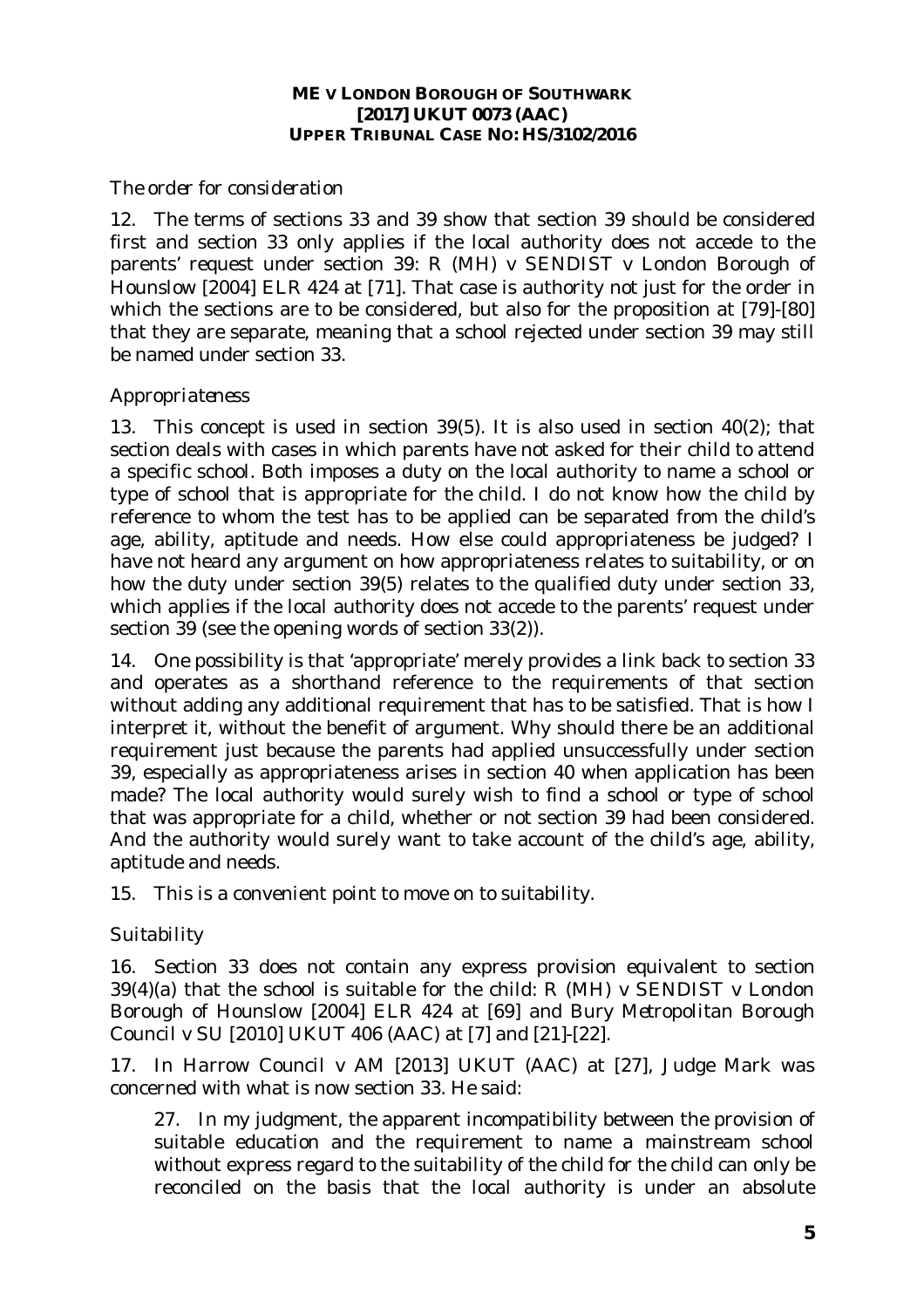obligation to make a school suitable …, subject only to the qualification in section [33(2)(b)].

He went on at [28] to refer to what is now section 33(4) and (5), which somewhat undermines his use of the term 'absolute'. I would prefer to call the duty a qualified one.

18. Judge Mark's analysis is consistent with the terms of section 33, which have no condition equivalent to section 39(4)(b)(ii), which imposes a condition of compatibility with the efficient use of resources. Given the obligations to specify and provide for special education needs and provision, such a reference would be otiose.

## *Incompatibility*

19. This test arises under section 33(2) and 39(4)(b).

20. *Essex County Council v SENDIST and S* [2006] ELR 452 was an efficient resources case. Gibbs J at [29] described 'incompatible' as a strong term, if anything stronger than 'prejudicial to', although nothing turned on the difference in that case.

21. In deciding whether attendance would be incompatible with the efficient education of others, the test to be applied is whether the impact of attendance would be 'so great as to be incompatible with the provision of efficient education' to others: *Hampshire County Council v R and SENDIST* [2009] ELR 371 at [47]. It is not sufficient to show that attendance would have some impact. It is necessary to identify what that impact would be and then consider whether that would be incompatible. This applies to section 33(2)(b) and 39(4)(b).

22. Upper Tribunal Judge Mesher considered this issue further in *NA v London Borough of Barnet* [2010] UKUT 180 (AAC), also an efficient education case. he said:

33. Mr McKendrick … accepted that it was not enough … that the quality of education provided for other children would be reduced from the very highest standard to something a little lower. But, on the other hand, he submitted, it did not have to be shown that no meaningful education at all would be provided for some other child or, as the head teacher had put it in his statement, the admission of the child in question would tip the school into failure.

34. I agree with Mr McKendrick in that respect… 'Efficient education' indicates a standard, not the very highest desirable standard or the very basic minimum, but something in between … Although 'incompatible' is indeed a very strong word, indicating that there is no way of avoiding the admission of the single child involved reducing the quality of education provided to some other children with whom he would be educated below that standard, its force must be applied in the context of that standard.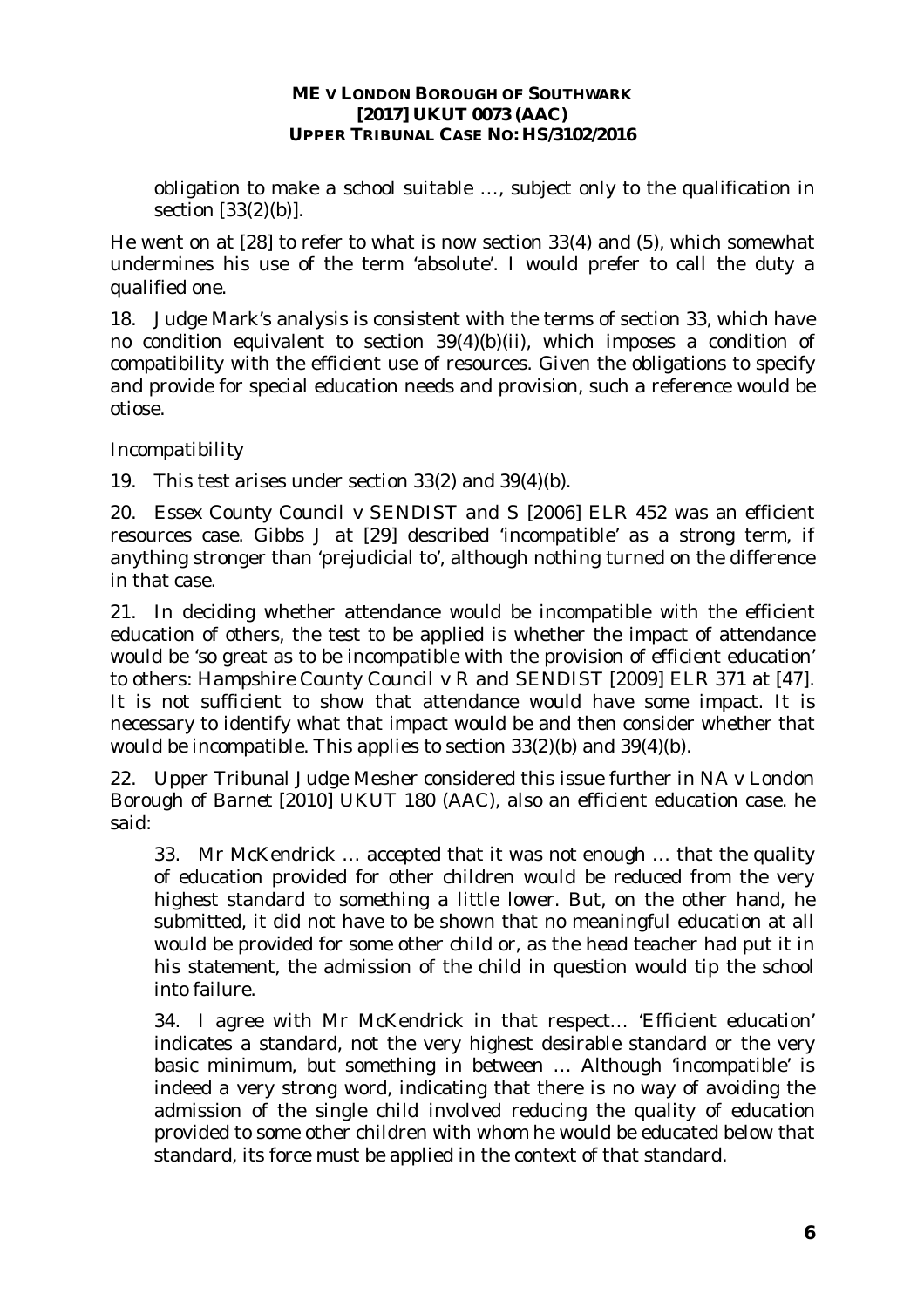35. I do not think that the Upper Tribunal should go any further in attempting to define the standards embodied in 'efficient education'. I merely draw attention to the guidance in paragraph 40 of the *Inclusive Schooling* document that it means:

'providing for each child a suitable and appropriate education in terms of a child's age, ability, aptitude and any special educational needs he/she may have.'

36. What I take in particular from this section of discussion is that the test of incompatibility with the efficient education of other children under paragraph 3(3) is also quite a sophisticated one. It must in my judgment be applied by reference to the circumstances only of the child in question and other children who are already known or predicted to be in the category of those who would be educated with the child. Although the overall context of the school will be relevant, especially in relation to whether adjustments can be made elsewhere to avoid an incompatibility that would other otherwise arise, the circumstances of other children who might possibly be admitted, particularly as the result of other outstanding appeals, cannot be taken into account. Depending on the circumstances of particular cases, it will often be necessary for a tribunal to identify just what difference it finds that the admission of the single child would make before it can go on to make the judgment about whether the degree of impact

### **D. How the tribunal went wrong in law**

23. Against that background, I can now explain how the tribunal went wrong.

24. As Mr Wolfe put it at the hearing of the application, the tribunal got off to a bad start by listing the issues as follows:

- 2. Whether the parents' choice of school … can make appropriate provision to meet O's needs, or to make reasonable adjustments so that his educational needs could be met;
- 3. Whether O's educational needs could be met in mainstream school;
- 4. Whether the LA's choice of school … could meet O's education needs.

25. I accept that the issues identified by a tribunal will be those in dispute and need not involve a comprehensive statement of the relevant law. I also accept that they may reflect factual issues rather than legal ones. That said, there are problems with the tribunal's list. There are signs of a system here - the first issue appears to relate to section 39, the second and third to section 33 – but it is not worked out correctly. I will take just a couple of points.

26. Part of the problem lies in the language. The tribunal has expressed the issues in language other than that of the statute. 'Reasonable adjustments' is not used in sections 33 and 39; it is now associated with the Equality Act 2010. Presumably, the tribunal meant 'reasonable steps'. Although 'appropriate provision' is used in section 39(5), the tribunal probably meant to refer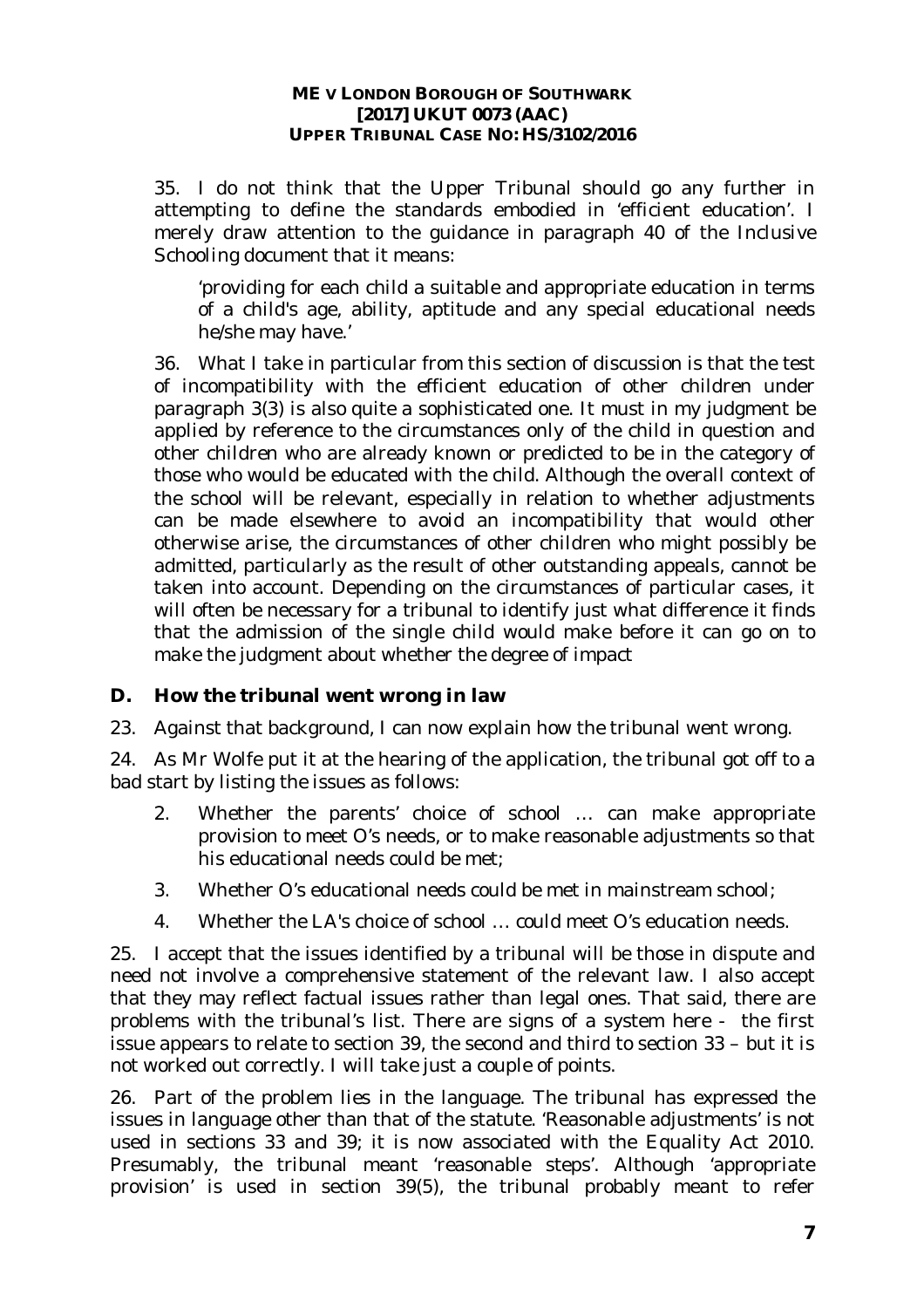collectively to the requirements of suitability and compatibility under section 39(4), which have to be considered before section 39(5) applies.

27. It is not just the choice of words that is the problem; it also leads to uncertainty about what issues the tribunal was considering. If 'reasonable adjustments' refers to the 'reasonable steps' condition in section 33(3) and (4), it has no place under section 39 and logically belongs at the end of the analysis, not at the beginning. If it doesn't refer to section 33(3) and (4), what precisely does it mean and how does it relate to the statutory conditions?

28. I move now from the statement of issues to the tribunal's reasons, which follow its rehearsal of the salient points of the evidence. These start off well. The tribunal identified the issue as placement and noted that O's parents had requested that he remain in mainstream education at SHC school. It recorded that the local authority had argued that the conditions in section 39(4) were not met and that the tribunal accepted that argument. It noted the evidence that SHC school had pupils with autism, but only with needs less profound than O's. The school would need to train staff and purchase resources. So far, the tribunal appears to be dealing with section 39(4)(a).

29. The tribunal then went on to find that the school could not make reasonable adjustments, as it would need to adapt buildings, which would affect the education of other children. It is not clear whether this is dealing with section 39(4)(b)(i) or section 39(4)(b)(ii) or section 33(4). Next, the tribunal accepted evidence that O's needs could not be met in mainstream education at all. It ended by stating that the SHC school did not satisfy the terms of section 39(4) or section 33(4). It did not mention those sections, but it is fair to interpret the reasons as referring to them.

30. The first error of law is that the tribunal's reasons are inadequate. Mr Campbell's submission on behalf of the local authority demonstrates that. He has taken 7 pages to dissect and analyse 2 pages of reasoning by the tribunal in an attempt to show how its findings and reasons relate to the statutory requirements that arose for consideration. Any reasons that require that much attention to find their relationship to the statutory provisions are inadequate regardless of anything else. One of the functions of reasons is to explain to the parties how and why the tribunal made its decision. Another is to demonstrate that the tribunal had acted lawfully under the legislation. The reasons in this case fail to satisfy either test.

31. The second error of law is that, regardless of whether the tribunal came to the right conclusion, it has not shown how it dealt with the necessary individual steps in the analysis that I have set out in Section C. The reasons tend too much towards conclusions rather than a structured analysis. I always resist prescribing how tribunal's should structure their reasons. Form should follow from the substance. But whatever form they take, the reasons must show how the tribunal applied the individual requirements of the legislation. Given the complex